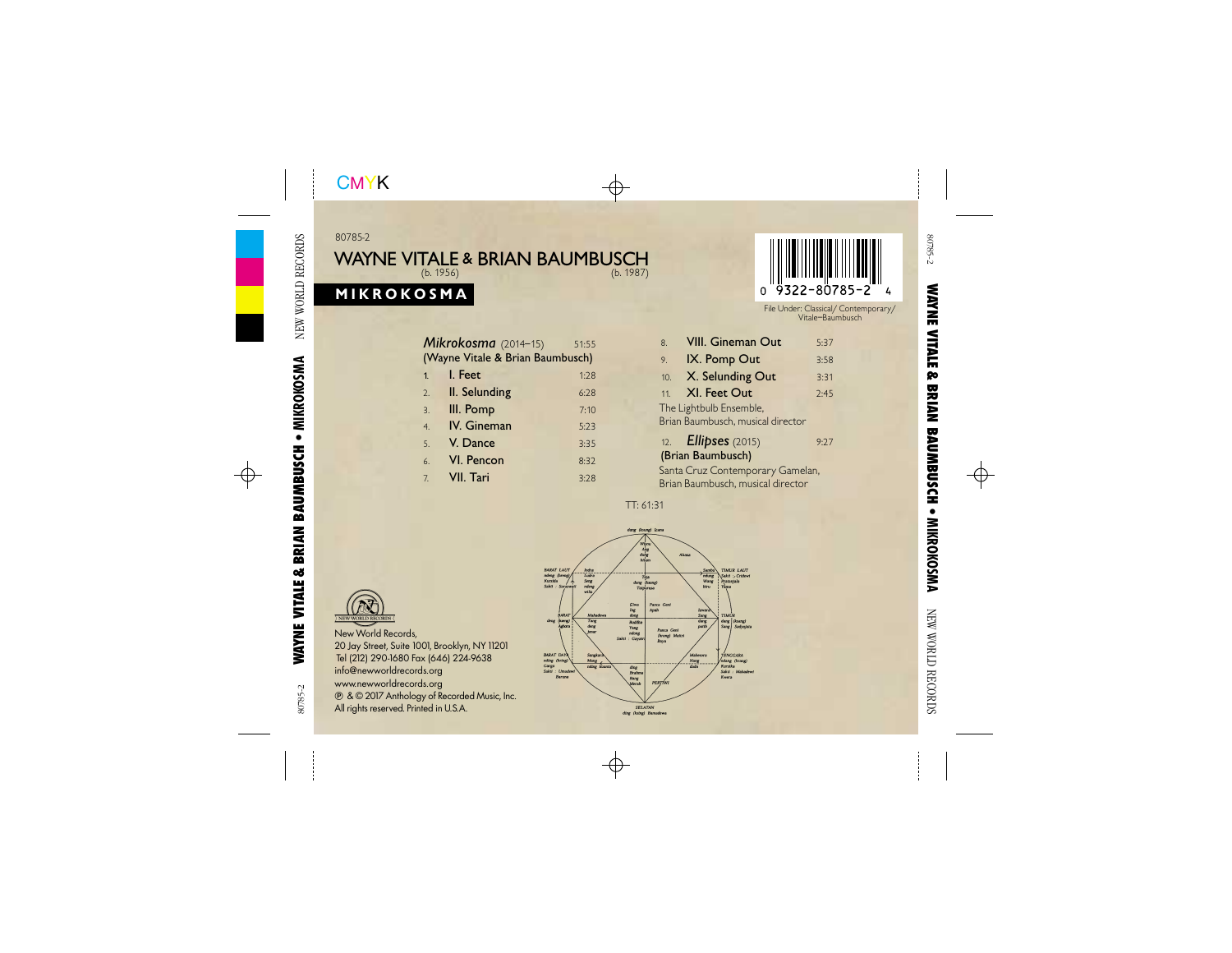# **WAYNE VITALE & BRIAN BAUMBUSCH**

# **MIKROKOSMA** (b. 1956) (b. 1987) WAYNE VITALE & BRIAN BAUMBUSCH

| $\overline{\text{YNNE}}$ vitale & Brian                               |              |
|-----------------------------------------------------------------------|--------------|
| <b>IKROKOSMA</b>                                                      |              |
|                                                                       |              |
| Mikrokosma (2014-15)                                                  | 51:55        |
| (Wayne Vitale & Brian Baumbusch)<br>I. Feet                           | 1:28         |
| $\overline{1}$                                                        |              |
| II. Selunding<br>2.                                                   | 6:28         |
| III. Pomp<br>3.<br>IV. Gineman<br>$\overline{4}$                      | 7:10<br>5:23 |
| V. Dance<br>5.                                                        | 3:35         |
| VI. Pencon<br>6.                                                      | 8:32         |
| <b>VII.</b> Tari<br>7.                                                | 3:28         |
| <b>VIII. Gineman Out</b><br>$\mathbf{R}$                              | 5:37         |
| IX. Pomp Out<br>9.                                                    | 3:58         |
| X. Selunding Out<br>10.                                               | 3:31         |
| XI. Feet Out<br>11.                                                   | 2:45         |
| The Lightbulb Ensemble,                                               |              |
| Brian Baumbusch, musical director                                     |              |
| Ellipses (2015)<br>12.<br>(Brian Baumbusch)                           | 9:27         |
| Santa Cruz Contemporary Gamelan,<br>Brian Baumbusch, musical director |              |
| TT: 61:31                                                             |              |

# TT: 61:31



New World Records, 20 Jay Street,<br>Tel(212) 290-1680 Fax (646) 224-9638<br>Tel(212) 290-1680 Fax (646) 224-9638 New Yorld Records, 20 Jay Street, Suite 1001, Brooklyn, NY 11201 Tel (212) 290-1680 Fax (646) 224-9638



**MIKROKOSMA**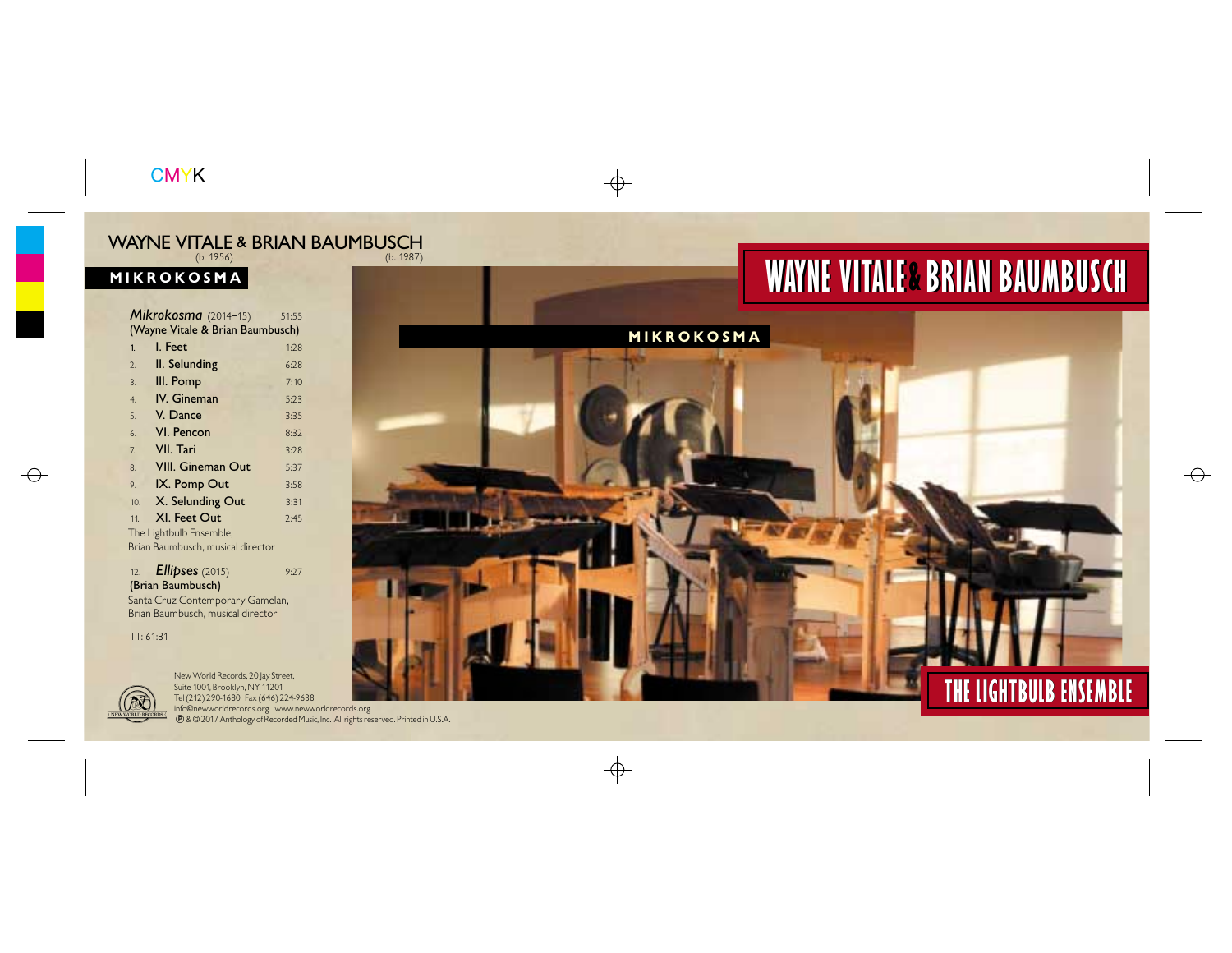**he Lightbulb Ensemble** strikes up, twelve strong, dressed neck-to-toe in cloud white, rapt before their individual consoles of wooden bars, steel slabs, and inverted bronze bowls. They could be a team of physicists doing paces on a hard acoustics problem. The music conjures crystals layering or fractal clockwork, its meticulous expression one with its enactment of math-in-motion. It's complex but there's an elusive, insistent groove; you're glued to it and to how they entrain and move to it. The work, the human cooperation, shines. Overlooking them from above, in front and behind, are wide rectangular screens with perimeters gently bent into arc shapes, on which are projected restless images—baths of color or landscape, some

**TERNATION**<br>Text<br>The Text<br>The Text distorted renderings of the performers. But one might also flip the perspective in the extreme. The arc-screens would become mutated teleportations of carved Balinese temple gates, the musicians transformed into a village gamelan in the collective act of accompanying a ritual, all donning the cloud-colored garb of lord Shiva, creator and destroyer of worlds, as if playing in the sanctum sanctorum. The hand-forged instruments are tuned to shimmer in an acoustic plan inspired by systems Balinese use, and their timbre pulsates in the ear like a gamelan resounding over expanses of ricefields at night. The music echoes the polyphony of frogs and crickets in the paddies. The big gongs at the rear, tolling the governing patterns, convey permanence, an embedded ideology of circular time.

The players' concentration, the inexorable and unpredictable structures, and the gorgeous sound: With all the music's changes, one could listen for a very long time. At 52 minutes, there's nothing to spare in *Mikrokosma*, and no bottom.

# **Roots of a Lightbulb**

The project documented on this CD animates a new kind of musical fusion in the (so far) ninety-year mutual fascination of Balinese and Western musicians. The roots are extensive and the following express history aims to situate this recording in a narrative of gradually merging forces. Take as an arbitrary starting point composer Colin McPhee's encounter with early recordings from Bali in 1928. This led to his decade of

residence on the island in the 1930s—still the Dutch colonial era and a time when Bali was seen in the West, if known at all, merely as an exotic idyll. But although McPhee and a handful of co-fieldworkers (including Margaret Mead) took Bali seriously, the social strictures of the era severely constrained interaction: In short, McPhee could not deign to play gamelan himself. His work led to a celebrated 1936 orchestral score, *Tabuh-tabuhan,* based on Balinese musical materials, plus other compositions and indispensable musicological writings. Around then Charlie Chaplin was among celebrities who visited Bali. His fame preceded him and his look and movements were imitated in new dance genres, *Stambul* and *Janger.*<sup>1</sup> And so even then, the exchange was two-way, but it was an exchange of perceptions, not participation.

A next phase began in the early 1960s when ethnomusicology programs took hold at UCLA, Wesleyan University, and elsewhere, offering North Americans their first chance to play gamelan. Some Balinese musicians, funded by progressive philanthropies, had chances to teach them, see the world, and sometimes earn degrees themselves. Steve Reich, mouthpiece of his cosmopolitan new-music moment, read McPhee and studied gamelan in 1973 and 1974 with visiting Balinese teachers. He eschewed his forbear's approach of imitation, seeking instead "a music with one's own sound that is constructed in the light of one's knowledge," that is, based on abstractions of structure.2 But Balinese music was still, for him, unsupple and depersonalized, a collectivity making music on an unchanging grid of minimalist patterning. Meanwhile, the Balinese who taught him and many others abroad brought back to Indonesia new knowledge and conceptions of what it meant to be an artist, granting new recognition to the very idea of the professional composer oriented toward innovation for its own sake. New national music schools were rising in influence, mandating composition projects for every graduating student. The instrumental music genre of "new creation" *(kreasi baru)* matured between the 1970s and 1990s as musical ideas became richer, bolder, more extensive, and more self-aware. Along with a thriving tourist economy, Balinese musical culture flourished in its exposure to the wider world.

<sup>1</sup> Vickers, p. 73. <sup>2</sup> Reich, p. 40.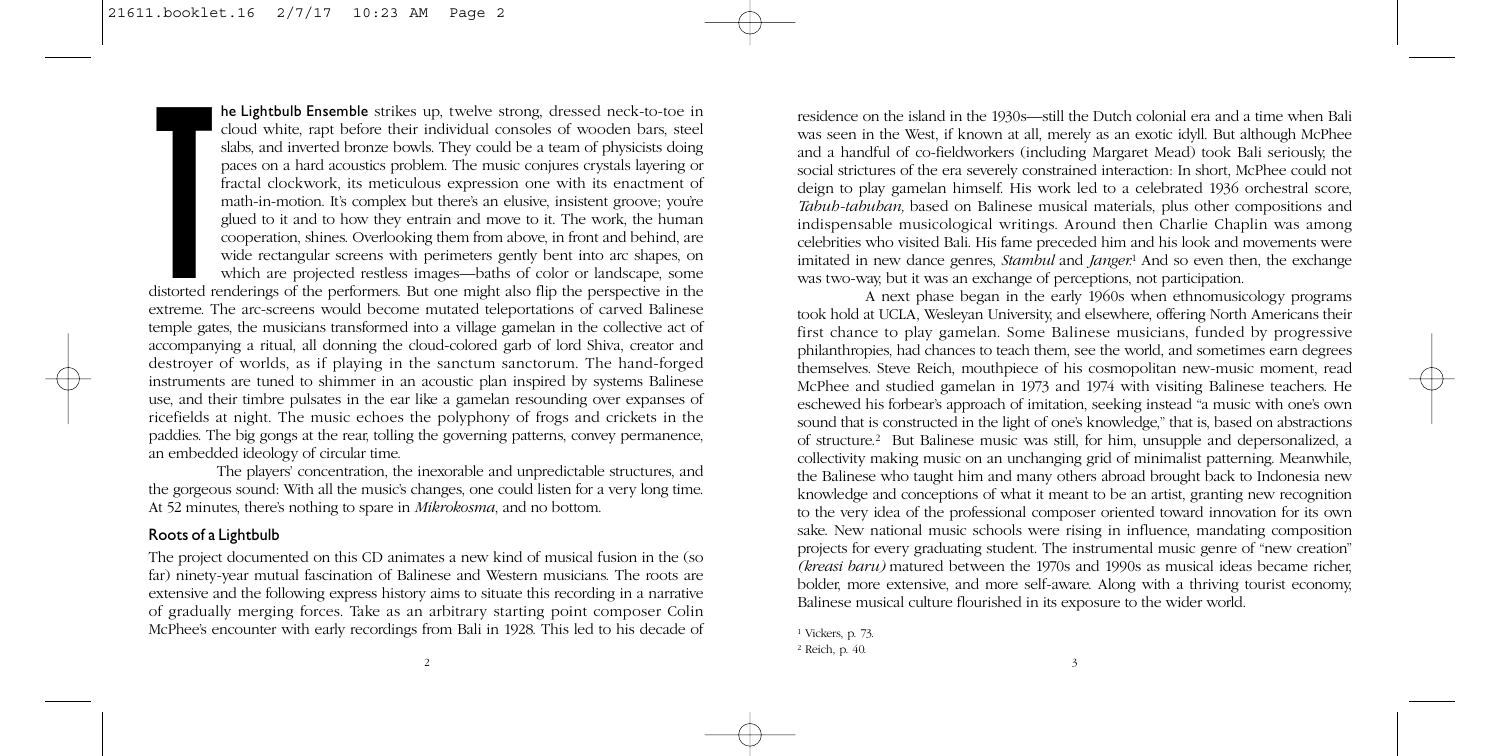Bay Area focus: Gamelan Sekar Jaya was founded in 1979 in Berkeley as a community ensemble; Wayne Vitale and I were part of it from the beginning. The impulse was to transplant Balinese orality and its intensive rehearsal and performance demands to new soil. But it wasn't just in California that people sat down to play. We, and many others around the world, soon learned and thought a great deal about traditional Balinese music. At first we were acolytes in thrall. But soon some of us felt emboldened to compose it ourselves—to increase our understanding, to elevate the dialogue, and to give back. Our music began to stretch Balinese heritage in ways its creators did not imagine for themselves; after all, we had different educations and affinities. Our Balinese teachers were encouraged to experiment in the compositions we asked them to make for us, and we in turn offered our music to village gamelan in Bali during periods of study there, where their novelty garnered attention and exerted stimulus. Our music was already known, though, from tours by Sekar Jaya and via local distribution on commercial cassettes.<sup>3</sup>

In Indonesia and indeed Southeast Asia writ large, a consciousness of new music arose. Composers in Bali, Jakarta, Manila, Tokyo, Bangkok, and more, mingled. A dedicated journal for gamelan old and new, *Balungan,* was published in the USA; international conferences and tours were held. Hundreds of community Balinese and Javanese gamelan ensconced worldwide, some devoted to new music. Many Indonesian musicians learned English and studied or taught abroad; many of us learned to speak Indonesian. "Their" and "our" music—viewed from either side became a vanishing distinction. Around this time everyone got online, too— and the gamelan new-music scene, theretofore geographically dispersed, was no longer so on the web. We had a listserv, sites, and infrastructure for a virtual community. Ideas flowed through the expanding network. As consociate human beings born of different cultures and milieu, we were still different, but through music and discourse we grew closer.

<sup>3</sup> Other New World releases featuring gamelan-based music by Vitale, myself, and Evan Ziporyn include *American Works for Balinese Gamelan* (80430), *Let Others Name You* 80697 (80697)*,* and *Evan Ziporyn—Gamelan Galak Tika* (CD 80565)*.*

A worldly young Balinese composer, Gdé Yudane, was fed up with the quotidian kowtowing to regressive concepts of tradition that conservative Indonesian institutions and music authorities touted. For an island-wide arts festival in 1995 he smashed musical icons in his piece *Lebur Seketi,* flipping every formal and contrapuntal norm on its head. All the cycles had asymmetrical counts, patterns didn't line up, dynamics changed at the wrong moments, the gongs sounded at the wrong times. Jaws dropped and there was no turning back: New music was infected, and other composers ran with his bizarre models. Yudane had caught a whiff of something electric in the air, too, because *Lebur Seketi's* insolence forecasted the audacity of Indonesia's imminent 1998 political revolution, which overturned 30+ years of dictatorship. In the 2000s Balinese musicians formed new social collectives, built experimental instrument sets, took their musical heritage apart and put it back together again, invented music their parents shook their heads at, and, most importantly, contested their visions of what tradition should be. It began to look like Western new music, in the Bali fishbowl.

One reason Balinese composers tried new instruments, tunings, and ensemble combinations is that they had seen it happen abroad. So into this crosscultural tale we now mix the American story of instrument-building and experiments in intonation that unfolded during the same decades. A source figure is Henry Cowell—friend and mentor to McPhee—whose 1930 book *New Music Resources* was a goldmine of speculations on how to compose in new ways, many based on synesthetic analogues between structures of pitch and rhythm. Lineages of microtonal or just-intonational instrument-inventors coming in on Cowell's coattails famously include Harry Partch,<sup>4</sup> Ben Johnston, builder of the very first homemade gamelan Dennis Murphy, and gamelan champ Lou Harrison. Harrison joyously built and tuned his own Javanese-style instruments, wrote music for them, and was a pundit for the whole movement at Mills College and San Jose State University from the '70s on. "American gamelan" became a new tradition perched on the Indonesian mothership.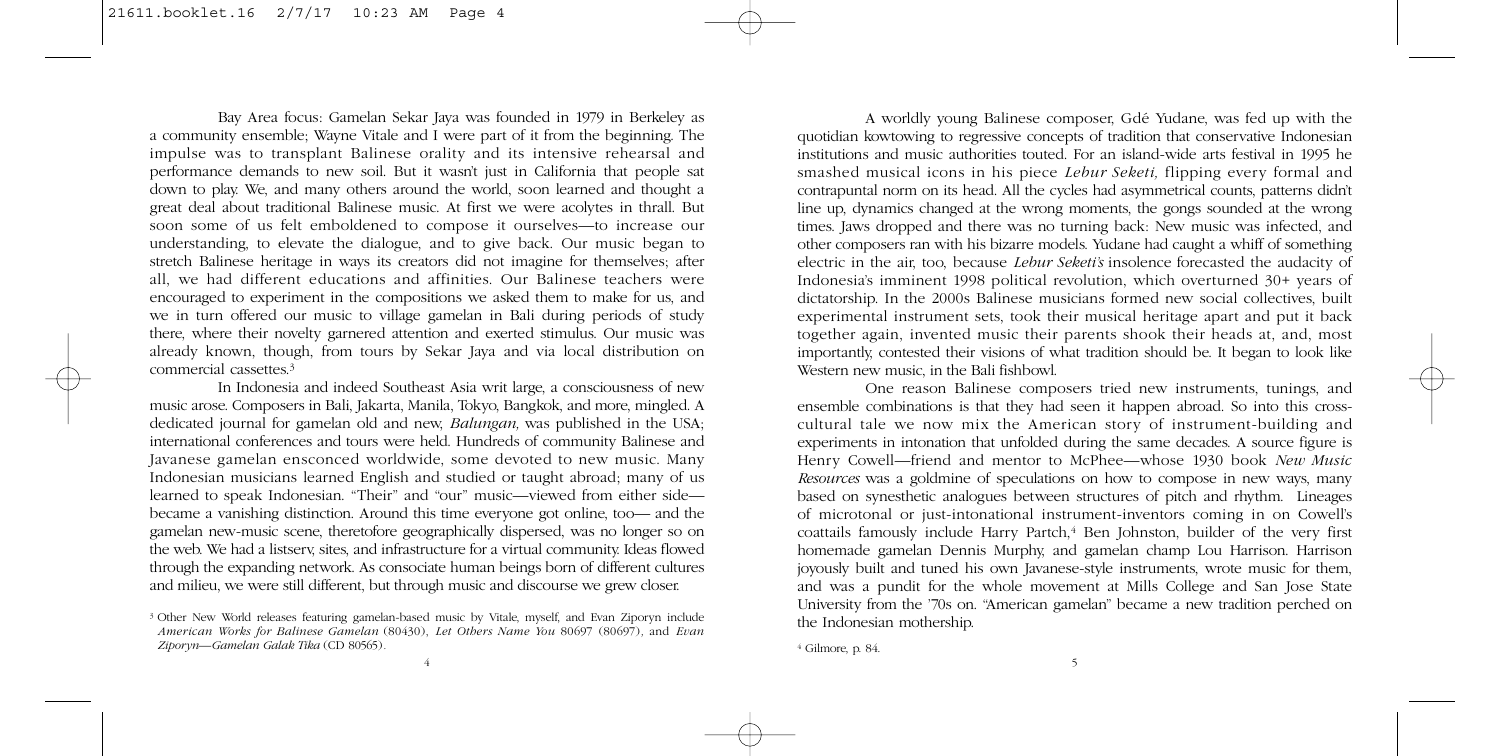# **Lightbulb and Mikrokosma**

Enter Brian Baumbusch (b. 1987), a composer with an abiding interest in intonation and scale. He first played gamelan at Bard College, and later joined Gamelan Dharma Swara in New York City. This led to composing works like *Bali Alloy,* a 2012 collaboration performed in Bali with the gamelan of Singapadu village and the estimable JACK string quartet. In 2011, stimulated by the influential book *Tuning, Timbre, Spectrum, Scale* (Sethares, 2005), he was able to design steel bars to his own tuning and dimensional specifications in the Twisp, Washington studio of sculptor Bernie Hosey. These became the Lightbulb Ensemble's. Settling in California for an MA at Mills (in the shadow of Harrison) in 2013, he joined Gamelan Sekar Jaya and approached Wayne Vitale to be his gamelan mentor and compositional collaborator. They lured players and launched the band.

Vitale (b. 1956), a continuing member of Gamelan Sekar Jaya, is the only non-Balinese dedicated to the art of tuning gamelan, having apprenticed in Bali for extended periods since the 1980s. His craft is in demand worldwide. A composer of long experience, his music reflects sustained effort to master the imposing musical forms and materials of the classical repertoires of Balinese music, and to innovate in his compositions from a standpoint of this mastery.

Vitale and Baumbusch composed *Mikrokosma* aspiring to unify conceptual, acoustic, and structural elements. As for the conceptual, *Mikrokosma* is modeled on the Balinese *pangider buwana*, a representation of the cosmos found in pre-twentiethcentury court palm-leaf manuscripts *(lontar)*. In a circular graphic it shows the eleven sacred directions: north, south, east, and west, the four in-between, up, down, and center, and associates each with a color, an integer, a deity, a musical tone, a sacred Sanskrit syllable. It's a manifestation of a hoary wisdom, vesting power in symbols and belief in the logic and orderliness of the universe. The schema is suggestive of an interpretation in musical terms: The symmetry of the spatial domain it describes, the asymmetric rhythmic possibilities offered by the number eleven, and the pairing of specific pitches and spatial positions, could spark any imaginative composer.

To this, overlay the acoustic dimension, namely the tuning of the Lightbulb instruments. Pairs of otherwise identical Balinese gamelan instruments are conventionally tuned apart in an ingenious system such that, while their corresponding keys are understood to be "unisons," they beat and shimmer at a constant rate throughout a multi-octave range. Baumbusch, inspired in part by related ideas of contemporary Balinese composer Dewa Ketut Alit, built the keys of the Lightbulb instruments to have systematically *different* beating rates, some organized in palindromic sequences. For the keys on a pair of instruments in the alto range, for example, the five-tone scale is laid out in two octaves as follows:

Beating rate/sec. between

| corresponding keys $9 \t 7 \t 5 \t 3 \t 1 \t 1 \t 3 \t 5 \t 7 \t 9$ |  |  |  |  |  |
|---------------------------------------------------------------------|--|--|--|--|--|
| Scale degree<br>I II III IV V i ii iii iv v                         |  |  |  |  |  |

In tenor and soprano instruments the layout is also systematic, but different, creating recognizable "beating clusters" for every scale degree when played by the full ensemble throughout the ensemble's 29-tone (5.8 octave) range. Alit and Baumbusch have different aesthetics, though: Baumbusch is obsessed with intonation; Alit wants to annihilate scale and bask in pure timbre and rhythm (www.dewaalitsalukat.com). It is ironic that as of this project, the Americans (Vitale as well, see below) are less radical than some of their Balinese peers.

The tuning plus the *pangider buwana* inspiration generated a compositional plan (figure 1). *Mikrokosma* has a palindromic arch form with one movement for each of the eleven Balinese directions. Movements mirrored with respect to the palindrome— numbers 1 and 11, 2 and 10, 3 and 9, 4 and 8, and 5 and 7—each have a different focal pitch (or, in the case of 1 and 11, only rhythms of musicians' gently stamping feet). Movements 7 to 10 are reworkings of material in 2-5—Baumbusch of Vitale's, and vice versa, as the initials next to the movement titles show.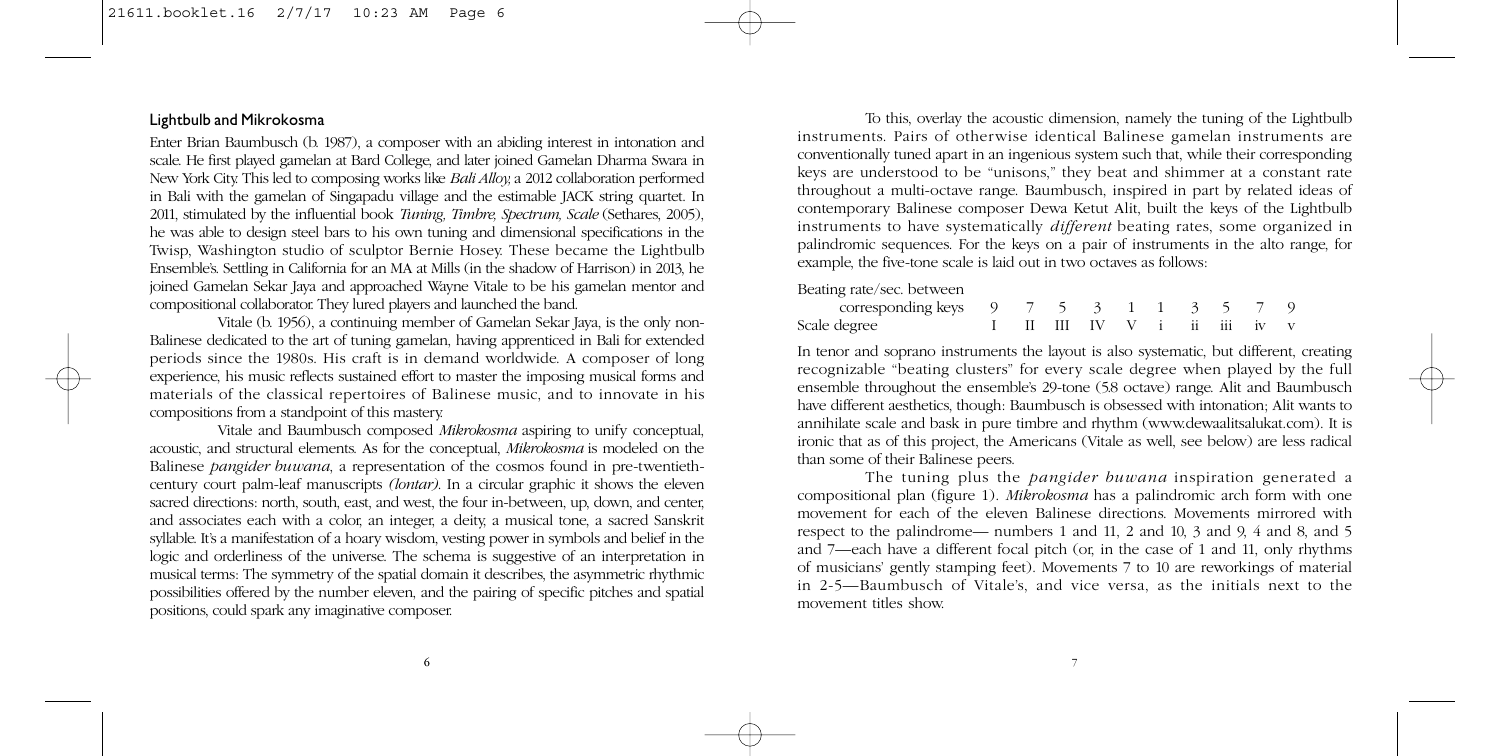

FIGURE 1

There are enriching contrasts in the composers' approaches. Vitale's *Selunding,* for example, makes idiomatic Balinese melody the thread. Selunding is a kind of gamelan associated with older villages. It has its own melodic style and sectional forms, which Vitale uses, though complexified his own way. At the beginning, and again at 1:00 and 1:57, we hear a solo instrument call the full ensemble to join in for the placid opening tune. In the first repeat a melodic canon and new percussion layers are added; in the second the melody is extended, the wood instruments enter, and the tempo increases. Seamlessly (as in actual selunding) the second section of the form sneaks in at 3:06. It repeats at 3:37, and at 4:07 transformed repetitions begin which incorporate thrice-repeated rhythm cadences in changing alignment vis-à-vis the pulse, Indian classical music-style.

Baumbsuch's *Pencon* (a Javanese word for bossed gong) is the longest movement, perched at the center of the palindrome. It is itself in three parts, A for pencon only; B, of exactly the same length, for the keyed instruments (from 2:33); and, after a brief link, C (from 5:20) comprising A and B superimposed—a Cowellism for sure. A faint echo of a coda follows (8:01). In each part, three prime number rhythm cycles run simultaneously—of 31, 5, and 3 pulses, generating a macroperiod of 465 pulses after which gears realign for the next part. Difficult to track, the conceit guarantees rich asymmetry and layered complexity. (But one *can* follow the 31s as they are struck on a resonant tenor-voiced gong—count it using the fast pulses sounded from the very beginning on a muted small gong). Listen for the series of surface polyrhythms that launch part A, each played thrice: 5 over 4, 5 over 6, 5 over 3, 4 over 3; still more ensue. Part B comes as if from another world. Then A atop B in the ecstatic part C is pure fantasy for the inquiring ear.

Complementing *Mikrokosma* is Baumbusch's *Ellipses* for an actual Balinese gamelan. Its repeating cycles (here based on rhythms of 31 and 21) are so mathematically distant as to never coincide within the piece's time, and instead provide a canvas of floating periodicities. Bass-register gongs arrive belatedly, sharpening the un-synched cycles' profiles.

For the Lightbulb Ensemble, smooth and tranced-out minimalist rhythms à la early Steve Reich are a foundation but a distant memory, as is the time when Bali and the West were as if strangers. A Yudane-style mash-up of groove and irregularity, alive to cosmopolitan currents, is the world's imperative of the moment. It's so not just in the lineages described above but all over, in abundant fusions at various levels of appeal, audience, and traditional-modern mix. Witness fan obsession with math metal bands like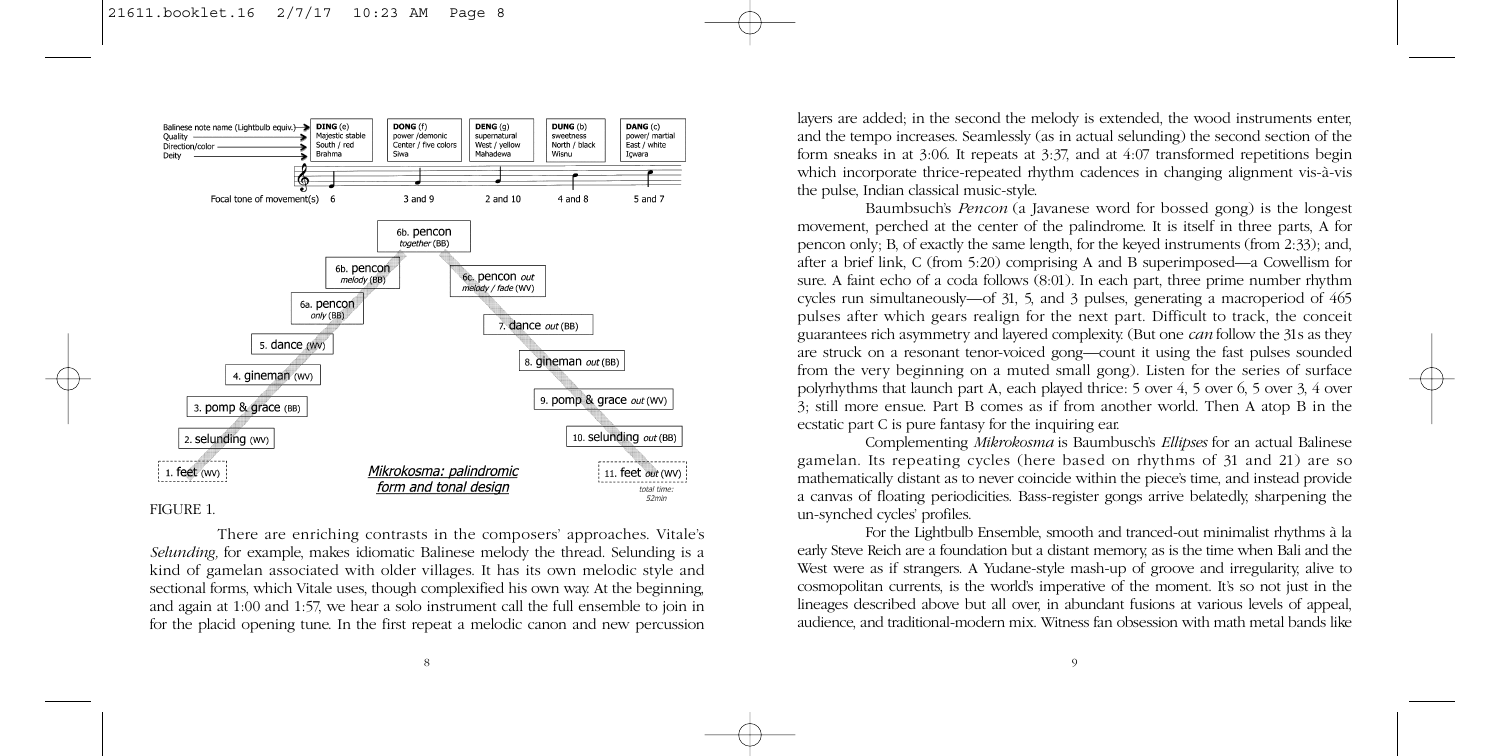Meshuggah, impossible Latin jazz riffs per Israeli bassist Avishai Cohen, the USA's Punch Brothers' meter-mixing bluegrass, CDs like Alarm Will Sound's *Arhythmia*, or the Bahian big band *Rumpilezz* morphing African timelines into meters of 7 or 9. We're primed to feel musical motion served up polymetrically, always twitching to change the alignments, coaxing our musical bodies into new kinds of coordination, and integrating combinatorial consciousness into our grooving selves as if it were the most natural thing. —Michael Tenzer

*Michael Tenzer was co-founder of Gamelan Sekar Jaya (1979), and is author of Gamelan Gong* Kebyar: The Art of Twentieth Century Balinese Music *(2000, University of Chicago Press), plus other books and articles. His compositions are featured on 2009's* Let Others Name You *(New World). Based in Vancouver, he is Professor of Music at the University of British Columbia.*

**Brian Baumbusch** (b. 1987) is a composer/performer based in Northern California working at the nexus between contemporary American and contemporary Indonesian music. He has given performances at such venues as the Bali Arts Festival in Denpasar, The Smithsonian Institution in Washington, The Clarice Smith Center of Maryland, Kresge Hall at MIT, and The Yerba Buena Center of San Francisco, among others, and has collaborated with such musicians as the JACK Quartet, the Friction Quartet, I Made Subandi, Pauline Oliveros, David Behrman, Wayne Vitale, and Larry Polansky. He has performed with many Balinese gamelan groups across the U.S., including Sekar Jaya of the Bay Area, Dharma Swara of New York, and Galak Tikka of Boston, among others. He is currently the director of the U.C. Santa Cruz Balinese Gamelan ensemble, the Santa Clara University Balinese Gamelan ensemble, and the Oaklandbased Lightbulb Ensemble, a twelve-player percussion ensemble which Baumbusch founded in 2013, performing on steel and wooden-keyed instruments he built and designed. Baumbusch has been the recipient of numerous awards and commissions, producing projects and compositions for a diverse array of instrumentations within the U.S. and in Bali. His compositions often focus on cyclical and irregular relationships of time and rhythm, and he occasionally uses computer-generated time

curves to create multiple non-ratiometric tempo relationships throughout an ensemble. Baumbusch received his undergraduate degree from Bard College, where he studied microtonal composition with Kyle Gann, and received his M.A. in composition from Mills College, where he studied under composers including Chris Brown, Fred Frith, Roscoe Mitchell, and Zeena Parkins. Baumbusch has lectured on composition and world music at Stanford University, the University of Maryland, The Smithsonian Institution, CalArts, Union College, Holy Cross, Bard College, Mills College, and U.N. Reno. He has additionally presented electronic music performances at UCSD, UCSB, CalArts, UNR, and Mills College.

**Wayne Vitale** (b. 1956) is a composer and educator who has long been inspired by the music of Bali, Indonesia. He has studied and collaborated with many of Bali's finest musicians and ensembles, extensively documenting their work, and leading myriad projects, bringing them together with diverse artists and audiences. His particular interests focus on the intersection of the two cultural streams that have shaped his life as a composer—Balinese music (in its multitude forms) and new music created in the U.S., especially music that has a direct or indirect historical relationship with gamelan. His response has been expressed in works spanning a stylistic range from traditional to experimental/multimedia. Several have been performed by noted gamelan orchestras in Bali, including the renowned village ensemble Abdi Budaya ("Servants of Culture") in Banjar Anyar, Perean. He is a founding member and composer in the Lightbulb Ensemble, a group of twelve percussionists working at the interface of Balinese and Western music traditions and innovations. He is also a founding member and past director (1992 –2009) of Gamelan Sekar Jaya, an ensemble of sixty musicians and dancers with an unparalleled international reputation for its cross-cultural programs. His recording label, Vital Records, releases high-quality recordings of new and traditional Balinese music. He has also devoted himself to the metallic art of gamelan tuning and restoration, grinding and filing his way throughout the U.S. and Europe to restore Balinese instruments. His work has been supported by the Center for Cultural Innovation, the Creative Work Fund (a program of the Walter and Elise Haas Fund), the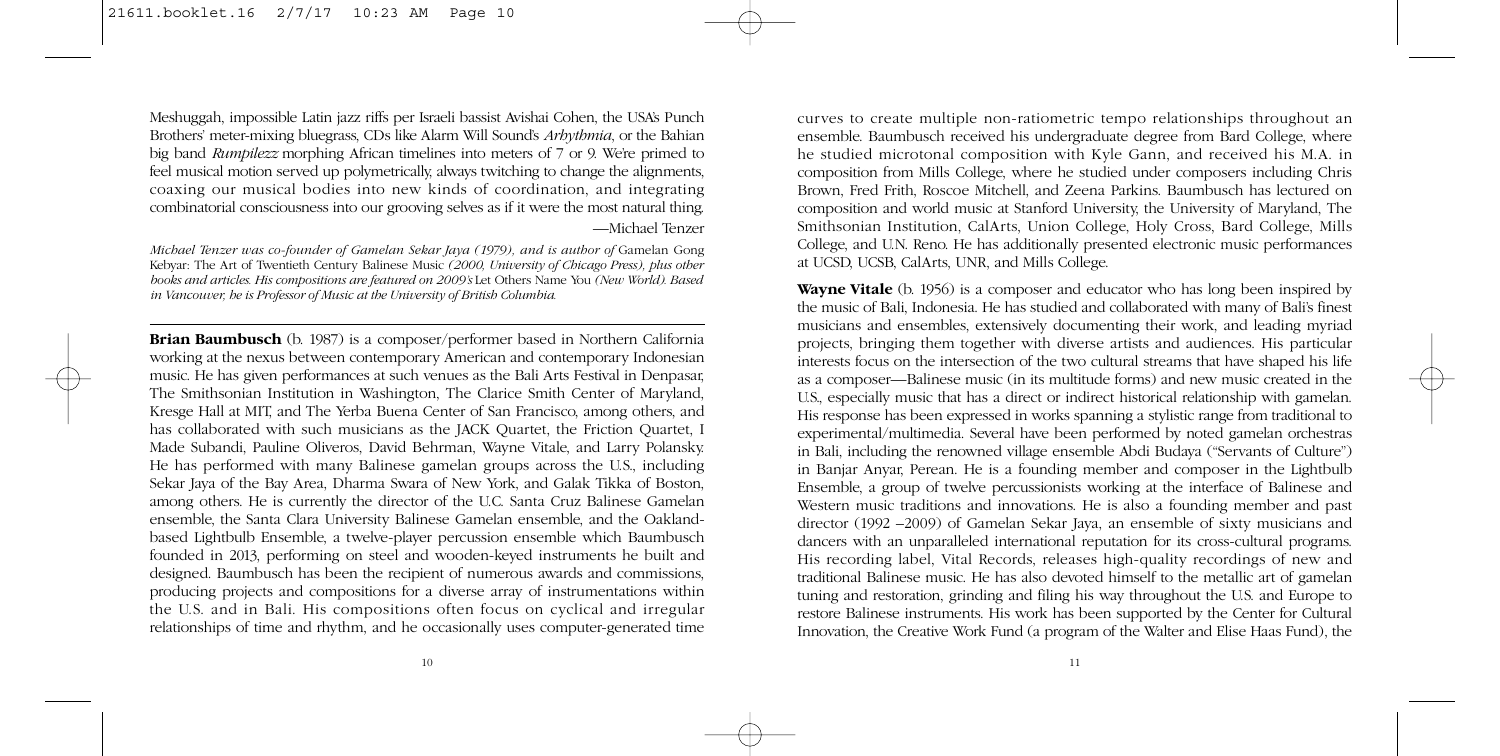Fund for U.S. Artists at International Festivals, the Gerbode-Hewlett Music Commissioning Award (for *Mikrokosma*), the National Endowment for the Arts, and other funders. More info at http://waynevitale.com.

**The Lightbulb Ensemble (LBE)** is a new-music percussion ensemble that champions experimental music, instrument building, and contemporary gamelan. They have performed to critical acclaim at venues from the Yerba Buena Center in San Francisco to the Smithsonian Institution in Washington, and collaborate with groups across the map of new music ranging from the Paul Dresher Ensemble to the JACK Quartet. LBE performs on steel metallophones, wooden xylophones, and other instruments created by Brian Baumbusch, LBE founder and director. These instruments draw inspiration not only from the world of Indonesian gamelan music, but also from American mavericks such as Harry Partch, Henry Cowell, and Lou Harrison. The instruments were built with the help of long-time American gamelan composer and instrument builder Daniel Schmidt, and metal sculptor Bernard Hosey. Performing only new repertoire, the group presents in-house compositions and commissions from composers from Western contemporary music communities and gamelan communities to create diverse and compelling programs.

www.lightbulbensemble.com

The Lightbulb Ensemble: Maurissa Dorn, Dave Douglas, Carla Fabrizio, Lucas Helland, James Iwamasa, Sarang Kim, Lydia Martin, Keenan Pepper, Scott Siler, Wayne Vitale, Sarah Willner; Brian Baumbusch, musical director

Building upon the legacy of California-based music mavericks of the 20th century who have contributed to the field of contemporary percussion and gamelan music (Lou Harrison, Harry Partch, Paul Dresher, and Wayne Vitale, among others) the **Santa Cruz Contemporary Gamelan** is dedicated to championing and premiering new works for gamelan.

Santa Cruz Contemporary Gamelan: Jay Arms, Melina Clark, Austin DeRubira, Yunxiang Gao, David Hernandez, James Iwamasa, Louie Johnson, David Evan Jones, Sarang Kim, Colin Lawrence, Randy Miller, Ike Minton, Alec Nunes, Emerson Sebastia; Brian Baumbusch, musical director

# **SELECTED DISCOGRAPHY**

# **Wayne Vitale**

*Makrokosma Bali*. Vital Records VR 460.

*Returning Minimalism*. Vital Records VR 440.

*American Works for Balinese Gamelan Orchestra*. Gamelan Sekar Jaya. New World Records 80430.

### **Other related titles on New World:**

Evan Ziporyn. *Amok!, Tire Fire*. New World Records 80565. Michael Tenzer. *Let Others Name You*. New World Records 80697. Barbara Benary. *Sun on Snow*. New World Records 80646.

# **SELECTED BIBLIOGRAPHY**

Baumbusch, Brian. "Lightbulb Ensemble: The Acoustic Concept of an American Gamelan." In *Performing Indonesia*. Smithsonian Institution/Freer Sackler online publication, 2016. https://www.asia.si.edu/research/performing-indonesia/articlebaumbusch.php

Gilmore, Bob. *Harry Partch: A Biography*. New Haven: Yale University Press, 1998.

Herbst, Edward. Liner notes to "Bali 1928: Gamelan Gong Kebyar." World Arbiter 2011 [CD].

McGraw, Andy. *Radical Traditions: Reimagining Culture in Balinese Contemporary Music*. New York: Oxford University Press, 2013.

McPhee, Colin. *Music in Bali*. New Haven: Yale University Press, 1966.

Reich, Steve. *Writings About Music.* Halifax: The Press of The Nova Scotia College of Art and Design, 2000 [1974].

Sethares, William A. *Tuning, Timbre, Spectrum, Scale*. Second edition. London: Spring-Verlag, 2005.